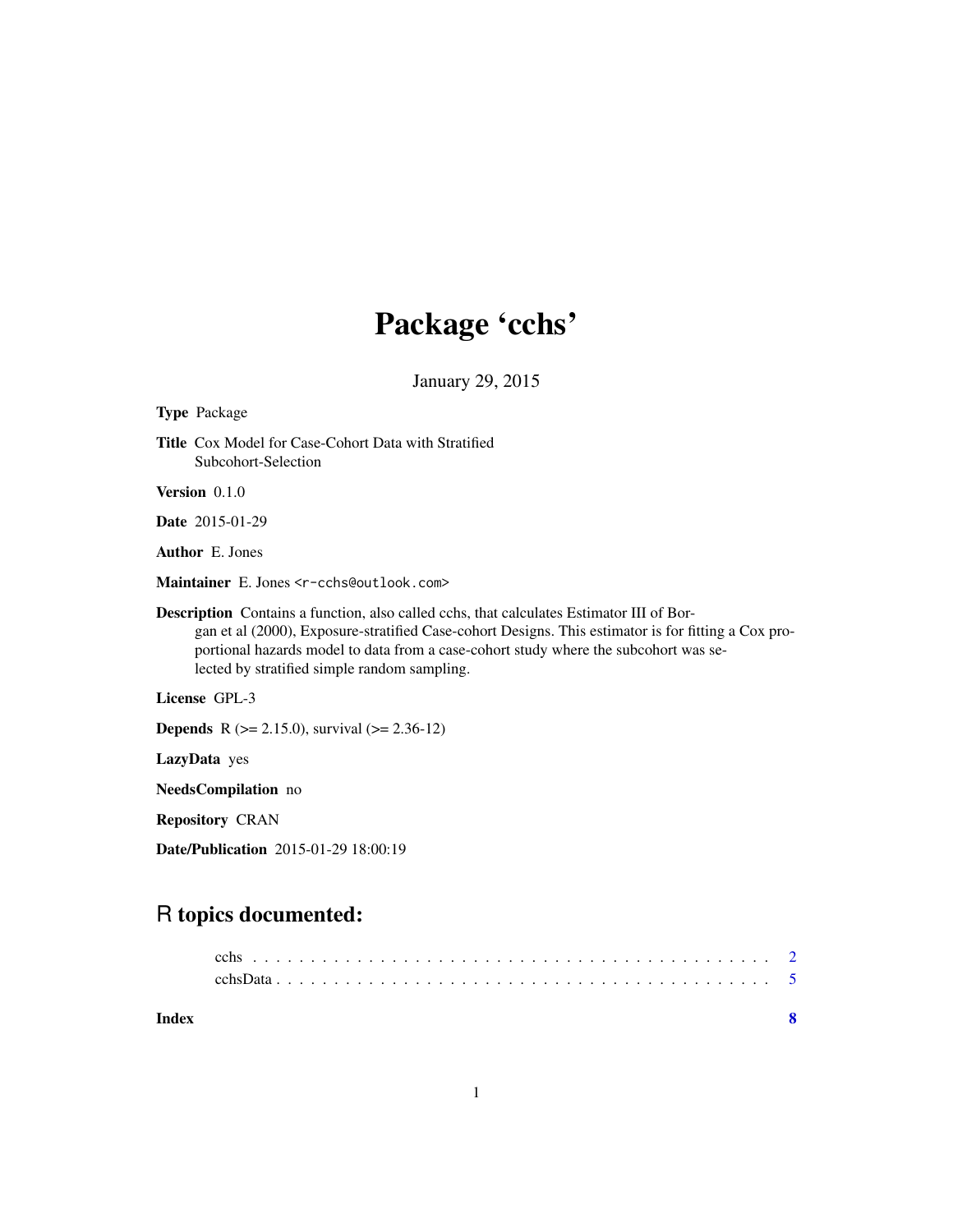#### <span id="page-1-1"></span><span id="page-1-0"></span>Description

cchs fits a Cox proportional-hazards regression model to case-cohort data where the subcohort was selected by stratified simple random sampling. It uses Estimator III of Borgan et al (2000).

### Usage

```
cchs(formula, data=sys.parent(), inSubcohort, stratum,
samplingFractions, cohortStratumSizes, precision=NULL,
swap=TRUE, dropNeverAtRiskRows=TRUE, dropSubcohEventsDfbeta=FALSE,
adjustSampFracIfAnyNAs=FALSE, keepAllCoxphElements=FALSE,
verbose=FALSE, coxphControl, ...)
```
### Arguments

| formula     | An object of class formula that specifies the terms in the model. The left-hand<br>side must be a Surv object. The special terms cluster and strata are not<br>allowed.                                                                                                                                                                                                                                                                                                                                                                                                                  |
|-------------|------------------------------------------------------------------------------------------------------------------------------------------------------------------------------------------------------------------------------------------------------------------------------------------------------------------------------------------------------------------------------------------------------------------------------------------------------------------------------------------------------------------------------------------------------------------------------------------|
| data        | A data-frame or environment that contains the variables used in the formula. The<br>variables named in inSubcohort, stratum, samplingFractions, and cohortStratumSizes<br>will be looked for first in data, if that is a data-frame, and then in the environ-<br>ment that cchs was called from.                                                                                                                                                                                                                                                                                         |
| inSubcohort | A vector of logical variables that shows whether each observation/row is in the<br>subcohort (TRUE) or not (FALSE).                                                                                                                                                                                                                                                                                                                                                                                                                                                                      |
| stratum     | A vector that defines the strata within which the subcohort was selected. Each<br>element of stratum corresponds to one observation/row in the data. The ele-<br>ments can be character strings, integers, or any other type of variable that can be<br>converted to a factor.                                                                                                                                                                                                                                                                                                           |
|             | samplingFractions, cohortStratumSizes                                                                                                                                                                                                                                                                                                                                                                                                                                                                                                                                                    |
|             | samplingFractions is a vector of the sampling fractions in the different strata,<br>and cohort Stratum Sizes is a vector of the sizes of the strata in the full cohort.<br>Exactly one of these must be given. There are two possible forms for the vector:<br>if it has names, then these must all be distinct and include the names of the strata<br>(and if one value of stratum is "France", then samplingFraction["France"]<br>should be the sampling fraction for that stratum); if it does not have names, then<br>it must have one element for each observation/row in the data. |
| precision   | For example, if the times were recorded to the nearest day but are stored as num-<br>bers of years, then precision should be 1/365.25. If there are no tied event-<br>times, then it makes no difference what precision is. If there are tied event-<br>times and precision is a number, then the tied event-times will be slightly<br>changed before the estimator is calculated. If there are tied event-times and<br>precision is NULL (meaning unspecified), then the estimator cannot be calcu-<br>lated and an error will be thrown.                                               |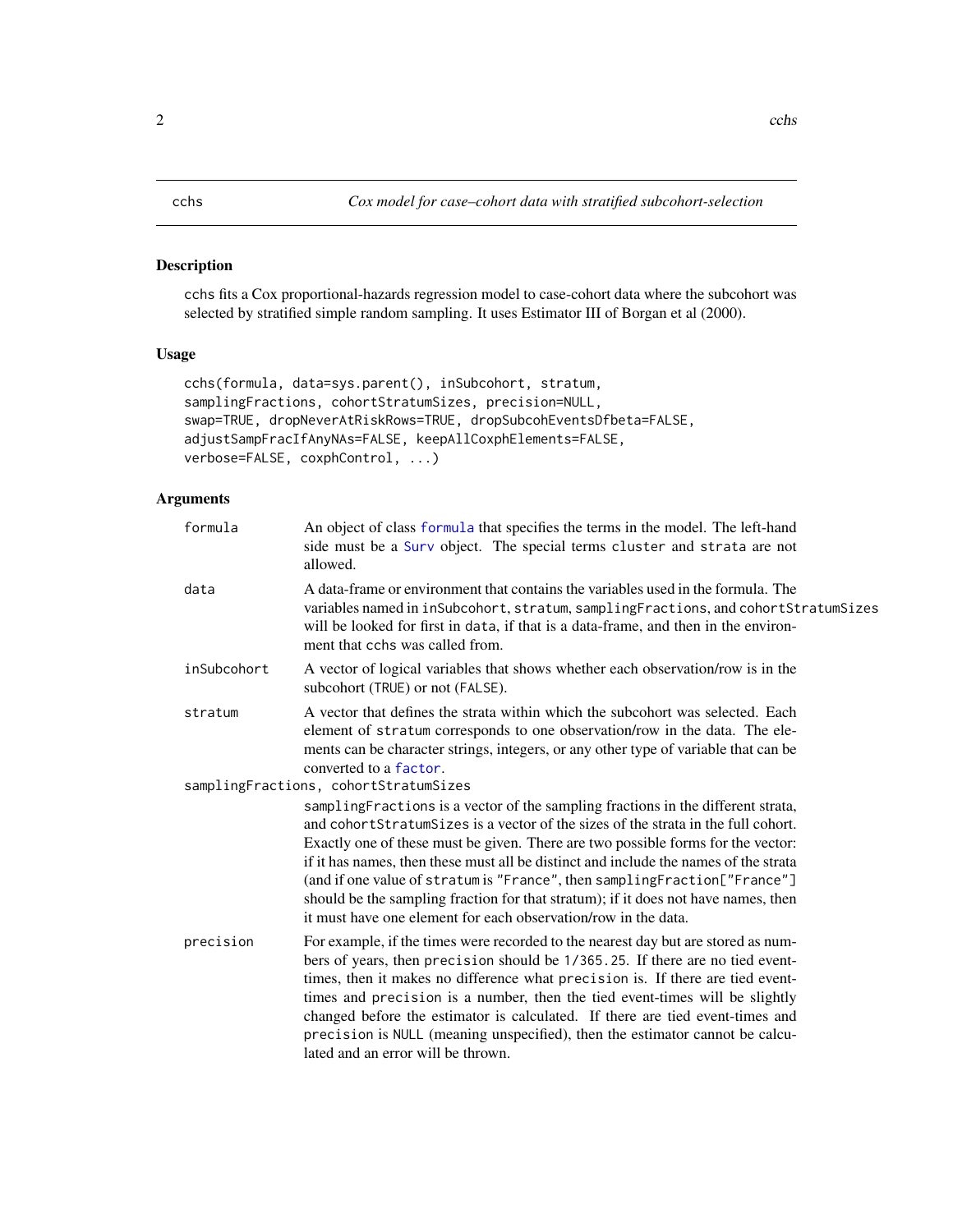<span id="page-2-0"></span>

| swap                   | If this is FALSE then the swapping will be omitted (in the formula for Estima-<br>tor III in Borgan et al 2000, the randomly selected observation/row will not be<br>removed). This is only intended to be used for testing or development.                                                                                                                                                                                                        |
|------------------------|----------------------------------------------------------------------------------------------------------------------------------------------------------------------------------------------------------------------------------------------------------------------------------------------------------------------------------------------------------------------------------------------------------------------------------------------------|
| dropNeverAtRiskRows    |                                                                                                                                                                                                                                                                                                                                                                                                                                                    |
|                        | If this is TRUE, observations/rows whose at-risk periods do not include any of<br>the event-times will be dropped just before cchs internally calls coxph. These<br>observations/rows make no difference to the regression coefficients produced by<br>coxph, but they do affect the dfbeta residuals (see Langholz & Jiao 2007) and<br>therefore the variance-estimates, because coxph calculates the dfbeta residuals<br>using an approximation. |
| dropSubcohEventsDfbeta |                                                                                                                                                                                                                                                                                                                                                                                                                                                    |
|                        | If this is FALSE, which is the default, the dfbeta residuals and therefore the<br>variance-estimates will be calculated exactly as described by Borgan et al (2000).<br>If it is TRUE, they will be calculated as described by Langholz & Jiao $(2007)$ (see<br>"There is a slight approximation " in section 2.4).                                                                                                                                |
| adjustSampFracIfAnyNAs |                                                                                                                                                                                                                                                                                                                                                                                                                                                    |
|                        | If this is true, and if any observations are dropped because of missing data (NAs),<br>then the sampling fractions will be recalculated using the numbers of observa-<br>tions after those observations are dropped.                                                                                                                                                                                                                               |
| keepAllCoxphElements   |                                                                                                                                                                                                                                                                                                                                                                                                                                                    |
|                        | If this is TRUE, then the object returned by cchs will contain elements such as<br>loglik and linear. predictors from the object that was produced by cchs's<br>internal call to coxph. These are not likely to be relevant or correct, since cchs<br>manipulates and changes the dataset in many ways before passing it to coxph.<br>(For a list of the elements produced by coxph, see coxph.object.)                                            |
| verbose                | If this is TRUE, detailed information about the internal manipulations and calcu-<br>lations will be displayed.                                                                                                                                                                                                                                                                                                                                    |
| coxphControl,          |                                                                                                                                                                                                                                                                                                                                                                                                                                                    |
|                        | These are optional arguments to control the working of coxph when it is called<br>internally by cchs. If coxphControl is supplied then it must be a list produced<br>by coxph. control, and if "" arguments are supplied then it must be possible                                                                                                                                                                                                  |

#### Details

In a case–cohort study, the dataset consists only of the cases (the participants who have an event) and the participants who are in the subcohort, which is a randomly selected subset of the cohort. In a stratified case–cohort study, the subcohort is selected by stratified simple random sampling. This means that the cohort is divided into strata, and from each stratum a proportion of the participants equal to that stratum's sampling fraction is selected to be in the subcohort (and within each stratum, each participant is selected with equal probability). For more on stratified case–cohort studies see any of the references listed below.

to pass them to coxph.control.

cchs fits a Cox proportional-hazards regression model to data from a stratified case–cohort study, using the time-fixed version of Estimator III from Borgan et al (2000). Estimators I and II from Borgan et al (2000) are available by using [cch](#page-0-0) with the options method="I.Borgan" and method="II.Borgan", but only Estimator III is score-unbiased, which is the main desirable criterion. The data must be in the usual form where each row corresponds to one observation (that is, one participant). cchs works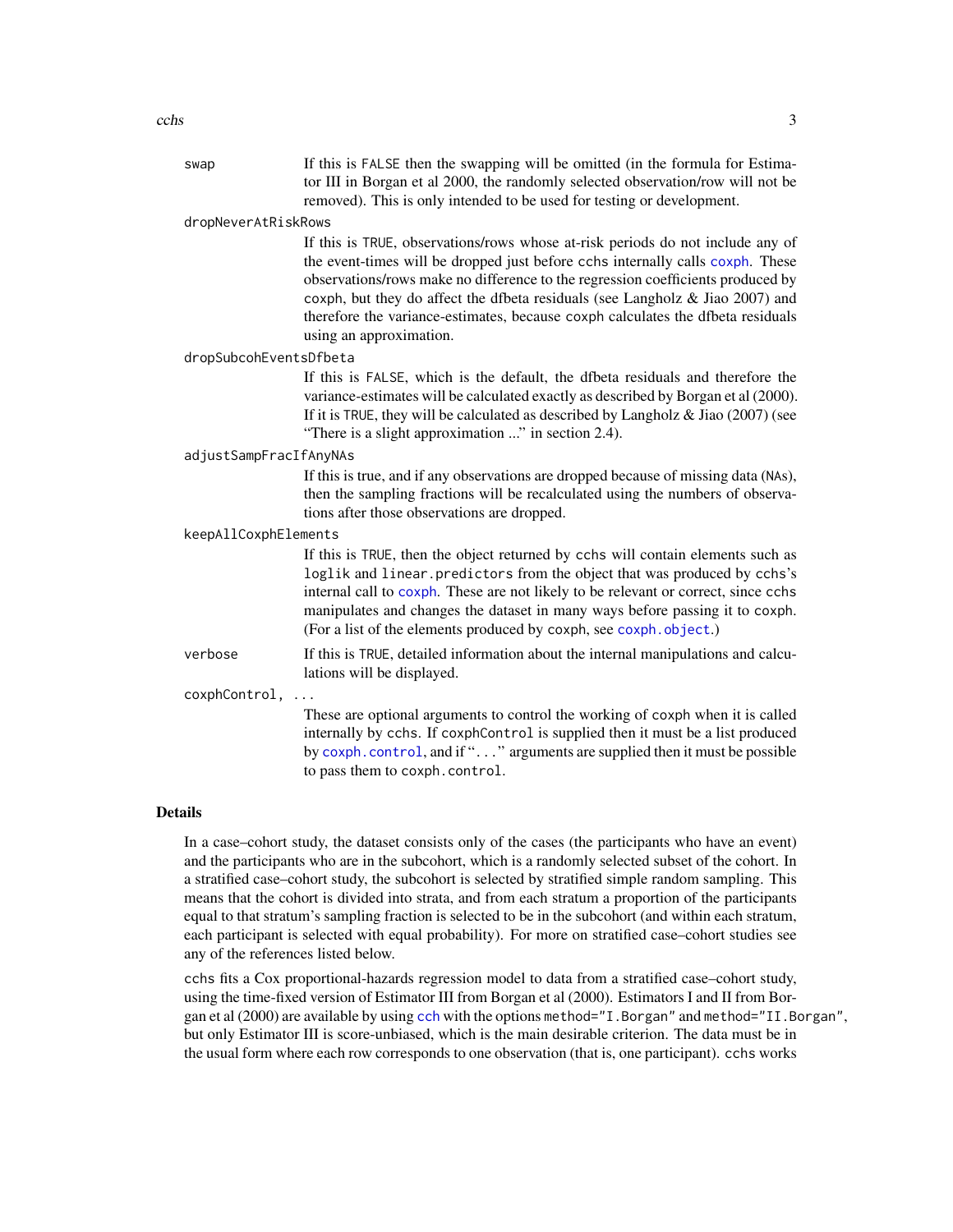by manipulating the data in various ways, then passing it to [coxph](#page-0-0) (which is suitable for fitting a Cox model to data from a cohort study), and finally making corrections to the variance-estimates. It is planned that a vignette will be produced and this will contain more detail.

For normal use, the logical (boolean) arguments should have their default values. cchs performs a complete-case analysis, meaning that rows will be dropped if they contain NAs in any of the variables that appear in the model, including inside the Surv(), or in inSubcohort or stratum. NAs are not allowed in samplingFractions or cohortStratumSizes, unless that vector has names and any of those names are not equal to values of stratum, in which case the corresponding elements can be NA.

cchs does not normally give replicable results, because the swapping and the small changes to tied event-times are random (see swap and precision in the Argument section). To get exactly the same results every time, use set. seed with a fixed seed just before calling cchs.

#### Value

An S3 object of class cchs. This is a list that contains the following elements:

| coefficients | The vector of coefficients.                                                                                                                                                                                                                                                       |
|--------------|-----------------------------------------------------------------------------------------------------------------------------------------------------------------------------------------------------------------------------------------------------------------------------------|
| var          | The variance matrix of the coefficients.                                                                                                                                                                                                                                          |
| iter         | The number of iterations used by coxph.                                                                                                                                                                                                                                           |
| n            | The number of observations (that is, rows), that were used in the call to coxph.                                                                                                                                                                                                  |
| nevent       | The number of events (also called failures).                                                                                                                                                                                                                                      |
| call         | The call that was used to create the cchs object (an object of mode call).                                                                                                                                                                                                        |
| coeffsTable  | A summary of the main numerical output. This is a matrix that contains the<br>hazard ratios, 95% confidence intervals for them, p-values for the Wald tests,<br>log hazard ratios (which are the coefficients in the Cox model), and standard<br>errors of the log hazard ratios. |
| nEachStatus  | A vector with three elements: the numbers of subcohort non-cases, subcohort<br>cases, and non-subcohort cases. The sum of these is n.                                                                                                                                             |
| nStrata      | The number of strata that appear in the data.                                                                                                                                                                                                                                     |
| message      | A message about observations that have been dropped because of NAs and<br>event-times that have been changed to deal with ties, if either of these happened.                                                                                                                      |

If keepAllCoxphElements is TRUE, then the cchs object will also contain the other elements listed under [coxph.object](#page-0-0).

#### References

Borgan, Ø., Langholz, B., Samuelsen S.O., Goldstein, L., Pogoda, J. (2000). Exposure stratified case–cohort designs. *Lifetime Data Analysis* 6 (1), 39–58. [link](http://tinyurl.com/onc2ual)

Cologne, J., Preston, D.L., Imai, K., Misumi, M., Yoshida, K., Hayashi, T., Nakachi, K. (2012). Conventional case–cohort design and analysis for studies of interaction. *International Journal of Epidemiology* 41 (4), 1174–1186. [link](http://ije.oxfordjournals.org/content/41/4/1174.full)

Langholz, B., Jiao, J. (2007). Computational methods for case–cohort studies. *Computational Statistics and Data Analysis* 51 (8), 3737–3748. [link](http://www.sciencedirect.com/science/article/pii/S0167947306005068)

<span id="page-3-0"></span>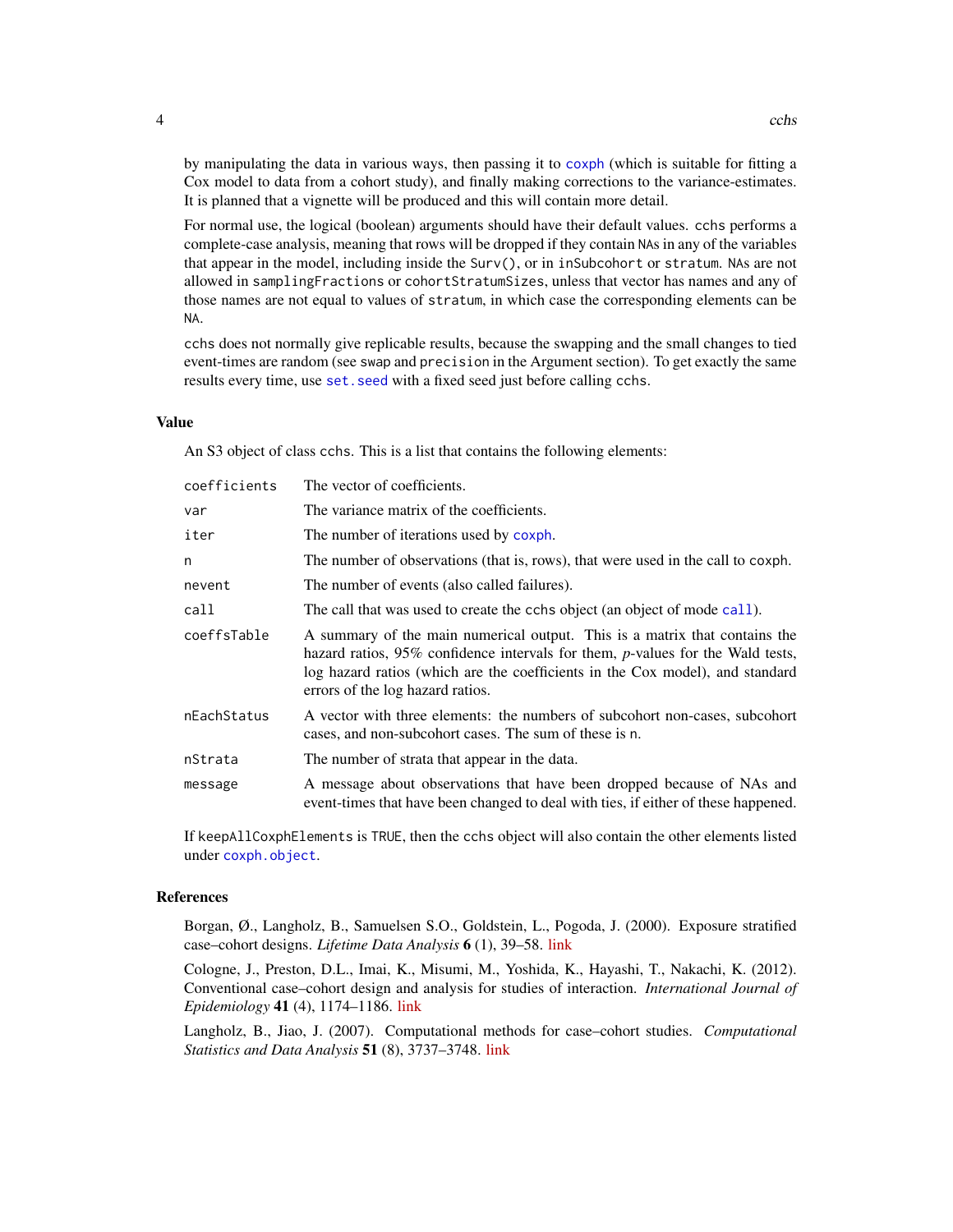#### <span id="page-4-0"></span>cchsData 5

#### See Also

[cch](#page-0-0), which can calculate Estimators I and II from Borgan et al (2000), [coxph](#page-0-0), which cchs uses internally, and [coxph.control](#page-0-0), a container for certain parameters that are passed to coxph. These are all in the **[survival](http://CRAN.R-project.org/package=survival)** package.

[cchsData](#page-4-1), an example dataset that cchs can be used on.

#### Examples

```
# Analyze the relation between survival and three covariates in cchsData.
# The times are stored as years but were recorded to the nearest month, so
# precision has to be 1/12. The selection of the subcohort was stratified
# according to two strata, defined by cchsData$localHistol, and the sampling
# fractions are stored in cchsData$sampFrac.
cchs(Surv(time, isCase) ~ stage + centralLabHistol + ageAtDiagnosis,
      data=cchsData, inSubcohort=inSubcohort, stratum=localHistol,
      samplingFractions=sampFrac, precision=1/12)
```
<span id="page-4-1"></span>

cchsData *Data from a case–cohort study with stratified subcohort-selection*

#### Description

A case–cohort dataset where the subcohort was selected by stratified simple random sampling. This is an artificial dataset that was made from [nwtco](#page-0-0), a real dataset from the National Wilms Tumor Study (NWTS). It is designed for demonstrating the use of [cchs](#page-1-1).

#### Format

| id               | An ID number.                                                         |
|------------------|-----------------------------------------------------------------------|
| localHistol      | Result of the histology from the local institution.                   |
| centralLabHistol | Result of the histology from the central laboratory.                  |
| stage            | Stage of the cancer (I, II, III, or IV).                              |
| study            | The study (NWTS-3 or NWTS-4). For details see this NWTS webpage.      |
| isCase           | Indicator for whether this participant had a relapse or not.          |
| time             | Number of days from diagnosis of Wilms tumor to relapse or censoring. |
| ageAtDiagnosis   | Age in years at diagnosis of Wilms tumor.                             |
| sampFrac         | The sampling fraction for the stratum that contains this participant. |
|                  |                                                                       |

#### Details

The [nwtco](#page-0-0) data is from two clinical trials but can be regarded as cohort data. cchsData can be created from it by running the code in the Source section below, which is partly based on the Examples from the [cch](#page-0-0) help page. Two strata are used for the subcohort-selection, correspond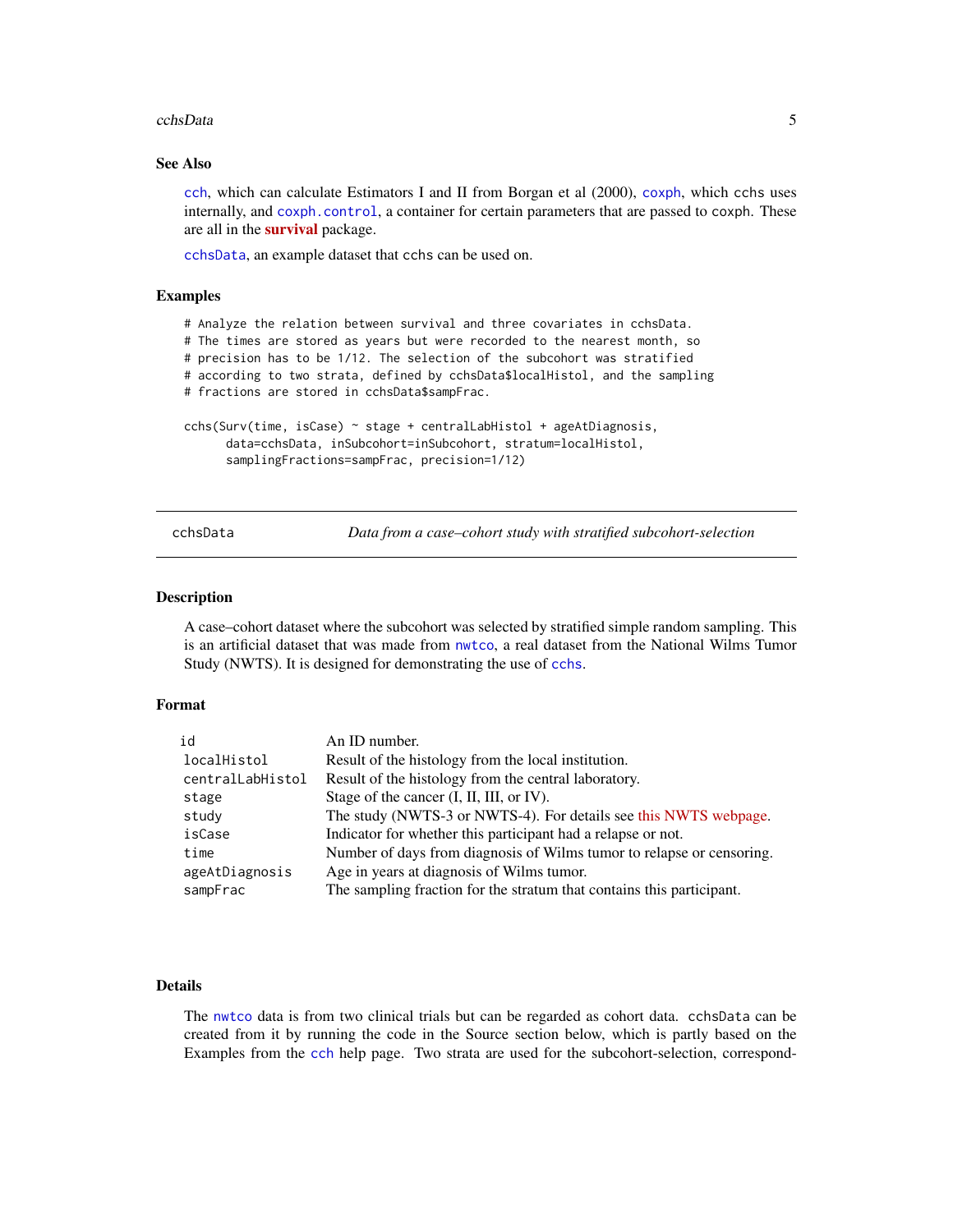ing to the two values of localHistol. The sampling fraction is 5% for the stratum defined by localHistol="favorable" and 20% for the stratum defined by localHistol="unfavorable". After the subcohort is selected, the sampling fractions are recalculated using the exact integer numbers of participants in the subcohort and the full cohort.

#### Source

```
# Starting with nwtco, rename variables, convert some to factors, drop
# in.subcohort (which is used elsewhere for a different simulated dataset), etc.
library(survival, quietly=TRUE)
cchsData <- data.frame(
  id = nwtco$seqno,
  localHistol = factor(nwtco$instit, labels=c("favorable", "unfavorable")),
  centralLabHistol = factor(nwtco$histol, labels=c("favorable", "unfavorable")),
  stage = factor(nwtco$stage, labels=c("I", "II", "III", "IV")),
  study = factor(nwtco$study, labels=c("NWTS-3", "NWTS-4")),
  isCase = as.logical(nwtco$rel),
  time = nwtco$edrel,
  ageAtDiagnosis = nwtco$age / 12 # nwtco$age is in months
)
# Define the intended sampling fractions for the two strata.
samplingFractions <- c(favorable=0.05, unfavorable=0.2)
# Select participants/rows to be in the subcohort by stratified simple random
# sampling.
cchsData$inSubcohort <- rep(FALSE, nrow(cchsData))
set.seed(1)
for (stratumName in levels(cchsData$localHistol)) {
  inThisStratum <- cchsData$localHistol == stratumName
  stratumSubcohortSize <-
         round(samplingFractions[stratumName] * sum(inThisStratum))
  rowsToSetTrue <- sample(which(inThisStratum), size=stratumSubcohortSize)
  cchsData$inSubcohort[rowsToSetTrue] <- TRUE
}
# Change the sampling fractions to their exact values.
stratumSubcohortSizes <- table(cchsData$localHistol[cchsData$inSubcohort])
stratumCohortSizes <- table(cchsData$localHistol)
samplingFractions <- stratumSubcohortSizes / stratumCohortSizes
samplingFractions <- c(samplingFractions) # make it a vector, not a table
# Keep only the cases and the subcohort.
cchsData <- cchsData[cchsData$isCase | cchsData$inSubcohort,]
# Put the sampling fraction in each row of the data-frame.
cchsData$sampFrac <-
     samplingFractions[match(cchsData$localHistol, names(samplingFractions))]
```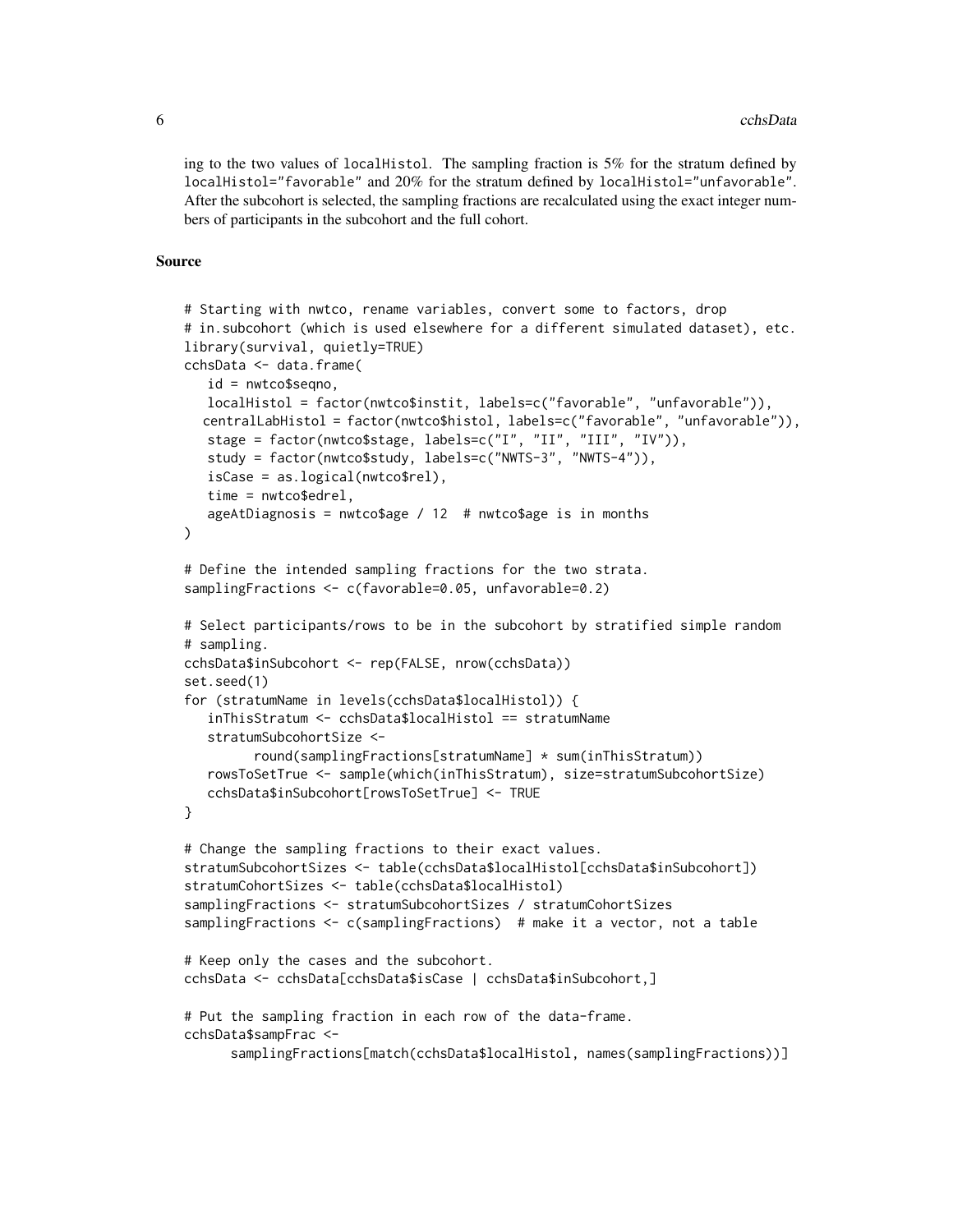cchsData 7 and 2012 12:30 and 2012 12:30 and 2012 12:30 and 2012 12:30 and 2012 12:30 and 2013 12:30 and 2013 1